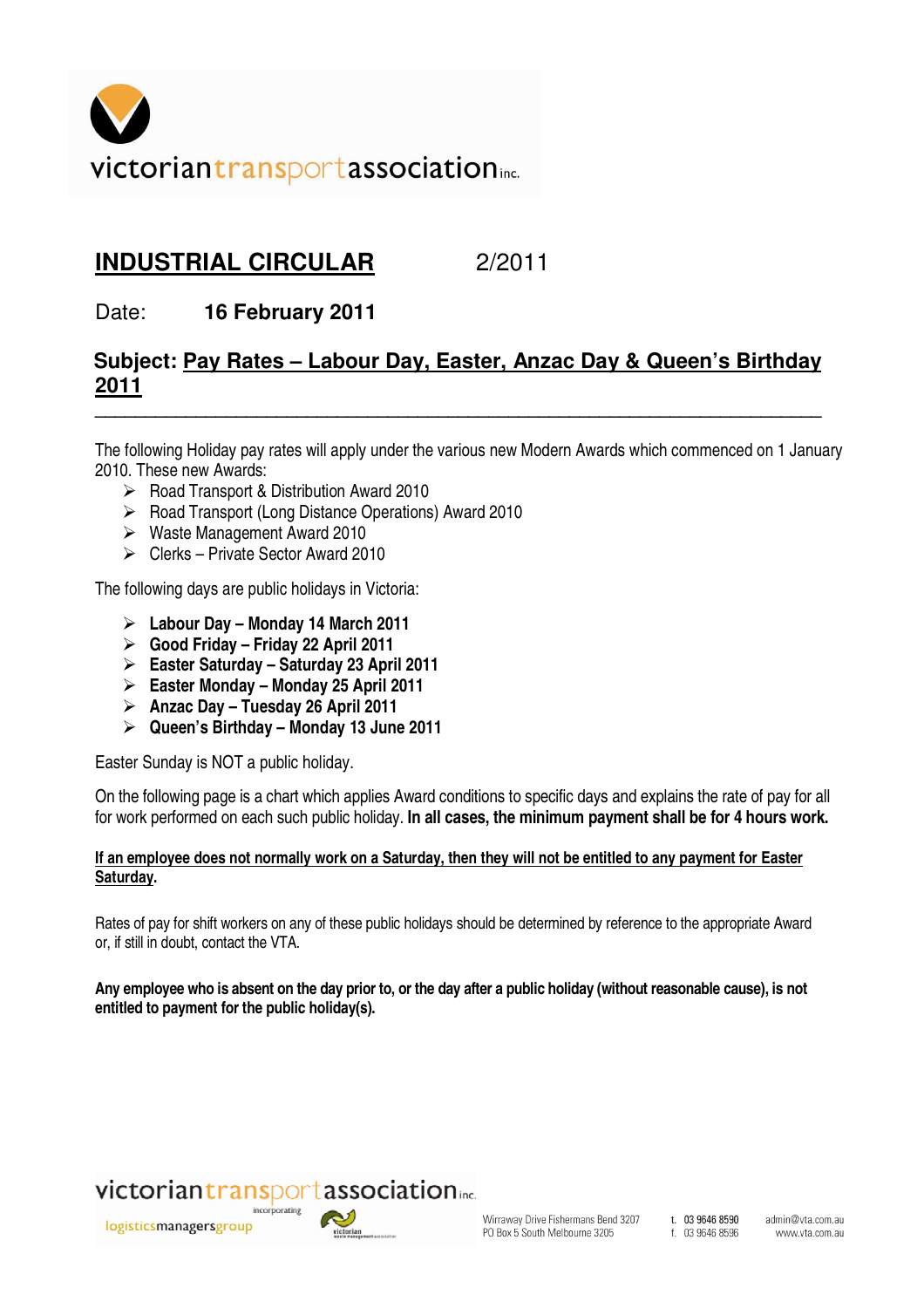| <b>Award</b>                                                                                                                                                            | Pay Rate for Hours Worked                                                                                                                                                                                                        |
|-------------------------------------------------------------------------------------------------------------------------------------------------------------------------|----------------------------------------------------------------------------------------------------------------------------------------------------------------------------------------------------------------------------------|
| <b>Road Transport &amp; Distribution</b><br><b>Award 2010</b>                                                                                                           | Good Friday-<br>Double time for first 8 hours.<br>Overtime - Treble Time<br><b>Casuals:</b><br>Treble Time for all hours worked (plus loading $-10\%$ of<br>ordinary time)                                                       |
| For a permanent employee:<br>A normal day's pay plus payment for<br>any time worked as specified in the<br>next column<br>Casuals - see next column                     | Labour Day, Easter Monday, Anzac Day & Queen's<br>Birthday-<br>Time and a Half for first 8 hours<br>Overtime - Double time & a half<br><b>Casuals:</b><br>Double Time and a Half (plus loading – 10% of ordinary<br>time)        |
| No payment for the day unless<br>employee normally works ordinary<br>time on a Saturday, if worked then as<br>specified in the next column<br>Casuals - see next column | <b>Easter Saturday-</b><br>Double Time and a Half ( Public Holiday outside the<br><b>Spread of Hours)</b><br><b>Casuals:</b><br>Double Time and a Half (plus loading $-10\%$ of ordinary<br>time)                                |
| <b>Waste Management Award 2010</b><br>For a permanent employee:<br>A normal day's pay plus payment for<br>any time worked as specified in the<br>next column            | <b>Easter Sunday - As per normal Sunday rates</b><br>Good Friday-<br>200% of relevant minimum wage (includes the industry<br>allowance)<br><b>Casuals:</b><br>325% of relevant minimum wage (includes the industry<br>allowance) |
| Casuals - see next column                                                                                                                                               | Labour Day, Easter Monday, Anzac Day & Queen's<br>Birthday-<br>150% of relevant minimum wage (includes the industry<br>allowance)<br><b>Casuals:</b><br>275% of relevant minimum wage (includes the industry<br>allowance)       |
| No payment for the day unless<br>employee normally works ordinary<br>time on a Saturday, if worked then as<br>specified in the next column                              | Easter Saturday-<br>150% of relevant minimum wage (includes the industry<br>allowance)<br><b>Casuals:</b><br>275% of relevant minimum wage (includes the industry<br>allowance)                                                  |
|                                                                                                                                                                         | <b>Easter Sunday - As per normal Sunday rates</b>                                                                                                                                                                                |